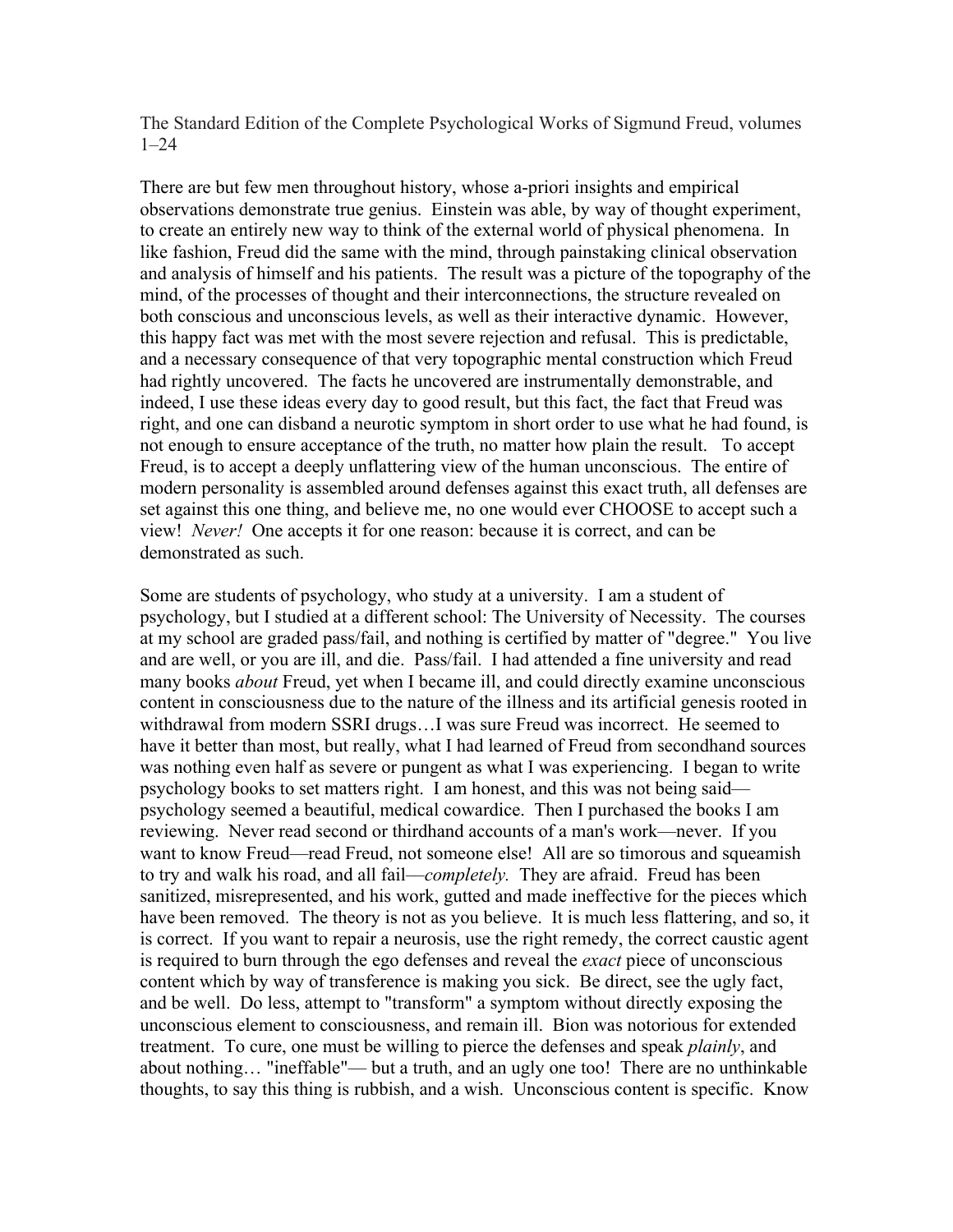that, and remove a symptom quickly. Know that, and you can, over time, cure a deep and intractable neurosis. If you are sick and deny this thing, you will be taking pills for the rest of your life.

So how does it work? The short answer is: honesty. First, we must be clear about matters of infantile and developmental sexuality, which are so obvious and plain to observe. Oh no! Gasp! How impossible. Yes, we must do that. Children are sexual, and quite sadistic too. The matter is quite specific! Read the books, and know a sure fact which all deny: The anal sadistic period of development is real. Yes, I said that. Oh no! Then, even more cursed honesty! How tasteless not to lie of this thing… let us quiver in fear instead. Better that than to understand this: childhood is the source of the perversions, and, the unconscious ideations which make a neurotic sick, are often perverse. Read these books and discover: *"The neuroses are, so to say, the negative of perversions."* Here is an analogy I created to clarify the meaning of that phrase: Think of a magnet under a table which turns and makes a magnet on the table top turn in time, that is a basic picture of the pathogenic transference structure. The unconscious perverse ideation, the unconscious positive, an unconscious fantasy or wish, like the unseen magnet, is the active element in creating the strange conscious neurotic symptomatic behavior. Read my *Nine Short Essays and Native Psychoanalysis––a Non-Elliptical Technique: Necessary Background Information Basic to Native Psychoanalysis* paper, available in the Native Psychoanalysis section of this Magazine and see more about the new proof of the reality of unconscious fantasy, and the genesis of neurotic symptomatology. Find the unconscious idea, make the perversion conscious, be it sadistic, masochistic or of whatever type, and the symptom vanishes instantly. Neurosis is intimately tied to perversion, and perversion, is intimately related to childhood. Yes, I said that. How rude not to lie about such a thing! Psychology is rude, or false. Rude, or ineffective. Never believe a pretty lie. Buy these books, and know better.

In these books you will find: the exact tensions which create the various types of hysterical illness. Dear reader, take careful note that the very word "Hysteria" is now forbidden, its valuable meaning so long associated with a specific structure of conscious and unconscious wishes lost to the factors of profit and politically correct expediency. You will find, the correct periods of childhood development, properly articulated. All deny this truth, and so, all are beautiful, and quite blind. Beauty is timorous. You will find, *all* repressed unconscious ideations are painful to the ego/super-ego, and are often perverse. You will find, the correct way to interpret a dream, slip of the tongue, or symptom––this strange ability to unearth the insult, the wish buried in our dreams, unintended actions and symptomatic behaviors, a skill which is counter intuitive to the hilt. Insight is insult. Grasp this idea, and become the unriddler of every hidden human nuance, for all human behavior and experience is defined by symbolism. You will find, the unflattering truth about paranoia and its relation to homosexuality. Although I have discovered other factors which can cause this disorder, I must admit, that the homosexual current is the main instigator of symptomatology in many cases, and must be looked toward first as a pathogenic contributor. How rude! You will find, the relationship between sadism and obsessional neurosis (OCD), a relationship most clear and deeply perverse. No wonder this "disorder" is considered to be a chemical imbalance which